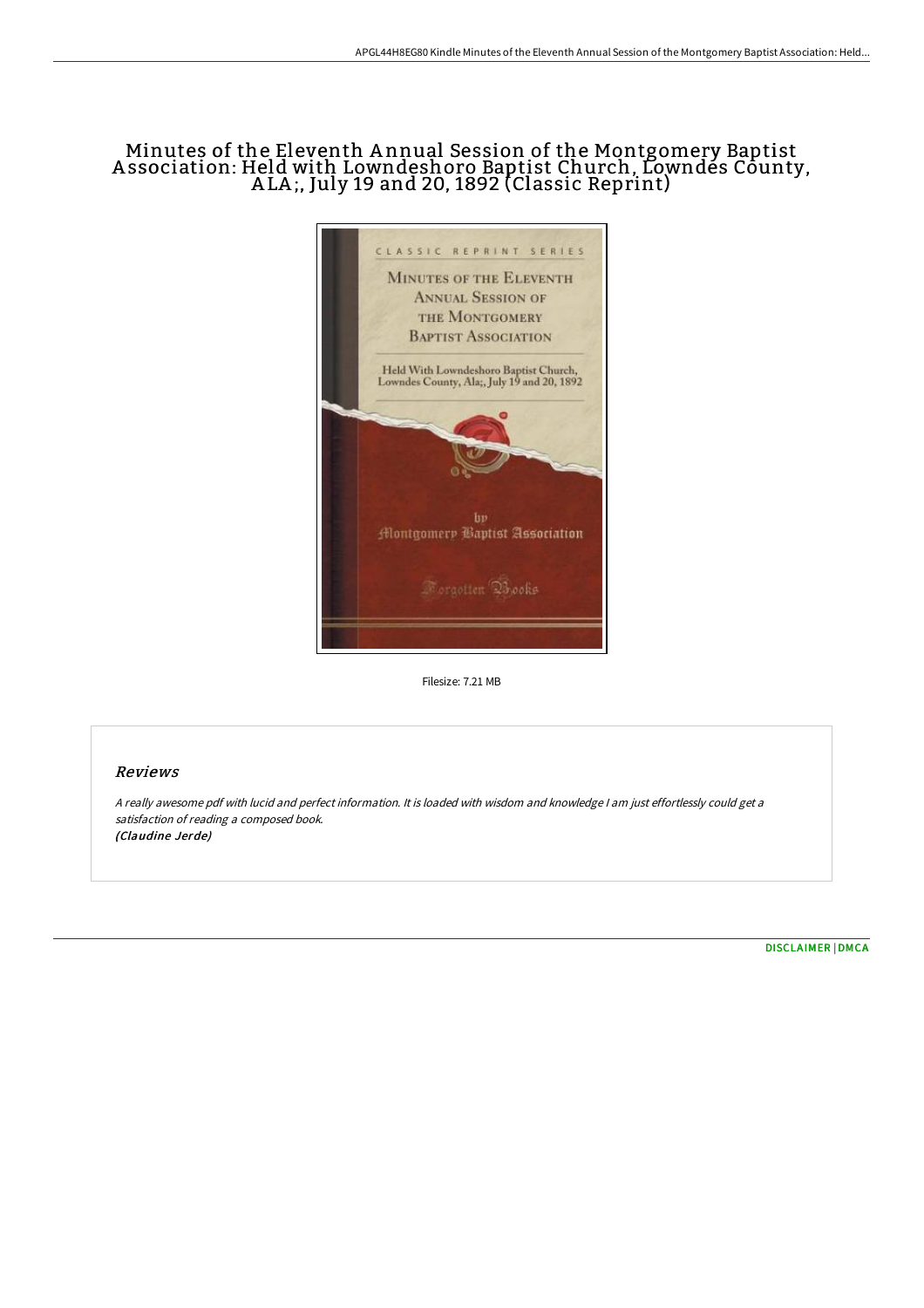### MINUTES OF THE ELEVENTH ANNUAL SESSION OF THE MONTGOMERY BAPTIST ASSOCIATION: HELD WITH LOWNDESHORO BAPTIST CHURCH, LOWNDES COUNTY, ALA;, JULY 19 AND 20, 1892 (CLASSIC REPRINT)



Forgotten Books, United States, 2015. Paperback. Book Condition: New. 229 x 152 mm. Language: English . Brand New Book \*\*\*\*\* Print on Demand \*\*\*\*\*.Excerpt from Minutes of the Eleventh Annual Session of the Montgomery Baptist Association: Held With Lowndeshoro Baptist Church, Lowndes County, Ala;, July 19 and 20, 1892 The Montgomery Baptist Association convened in eleventh annual session with Lowndesboro Baptist church. Lowndes county, Alabama, on Tuesday, July 19. 1S92, at 10 o clock a. m. The Association was called to order by the Moderator, Elder B. A. Jackson. Devotional exercises were conducted by Elder J. Falkner. Appointed Committee on Credentials, as follows: G. W. Ellis, A. H. Eubank, J. N. Norris. The principal and alternate being absent, by request of the Association, Elder V. M. Harris preached the Introductory Sermon; text: Philippians 3:13-14: Brethren, I count not myself to have apprehended: but this one thing I do, forgetting those things which are behind, and reaching forth unto those things which are before, I press toward the mark for the prize of the high calling of God in Christ Jesus. About the Publisher Forgotten Books publishes hundreds of thousands of rare and classic books. Find more at This book is a reproduction of an important historical work. Forgotten Books uses state-of-the-art technology to digitally reconstruct the work, preserving the original format whilst repairing imperfections present in the aged copy. In rare cases, an imperfection in the original, such as a blemish or missing page, may be replicated in our edition. We do, however, repair the vast majority of imperfections successfully; any imperfections that remain are intentionally left to preserve the state of such historical works.

 $\rightarrow$ Read Minutes of the Eleventh Annual Session of the Montgomery Baptist Association: Held with [Lowndeshoro](http://www.bookdirs.com/minutes-of-the-eleventh-annual-session-of-the-mo.html) Baptist Church, Lowndes County, ALA;, July 19 and 20, 1892 (Classic Reprint) Online A Download PDF Minutes of the Eleventh Annual Session of the Montgomery Baptist Association: Held with [Lowndeshoro](http://www.bookdirs.com/minutes-of-the-eleventh-annual-session-of-the-mo.html) Baptist Church, Lowndes County, ALA;, July 19 and 20, 1892 (Classic Reprint)